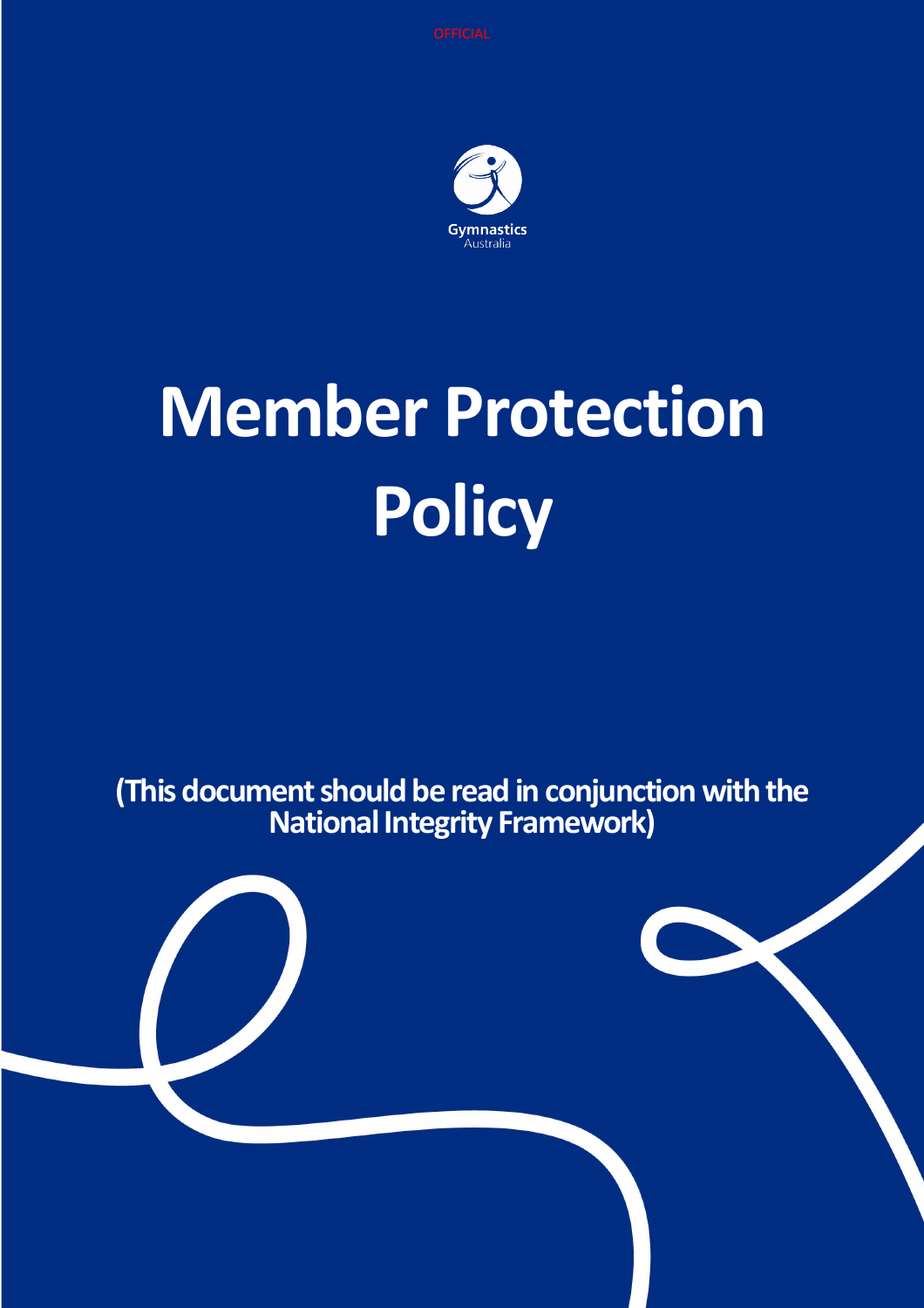

### Review History Table

| <b>Revised On</b> | Version    | <b>Date Endorsed</b> | Approved By | <b>Content Reviewed / Purpose</b>                                                            |
|-------------------|------------|----------------------|-------------|----------------------------------------------------------------------------------------------|
| October 2000      | One        | December 2000        | Board       |                                                                                              |
| February 2004     | Two        |                      | Board       |                                                                                              |
| June 2005         | Three      |                      | Board       |                                                                                              |
| <b>July 2007</b>  | Four       | August 2007          | Board       |                                                                                              |
| January 2010      | Five       | February 2010        | Board       |                                                                                              |
| August 2012       | <b>Six</b> | August 2012          | Board       |                                                                                              |
| February 2014     | Seven      | February 2014        | Board       |                                                                                              |
| August 2015       | Eight      | August 2015          | Board       |                                                                                              |
| August 2016       | Nine       | August 2016          | Board       |                                                                                              |
| May 2017          | Ten        | June 2017            | Board       |                                                                                              |
| November 2018     | Eleven     | February 2019        | Board       | Removal of child safe sections<br>and complaints process review                              |
| February 2020     | Twelve     | April 2020           | Board       | Annual review minor changes<br>made and addition of the<br>Flagging System requirements      |
| October 2021      | Thirteen   | 4 April 2022         | Board       | New document developed<br>based on Sport Integrity<br>Australia's template and<br>direction. |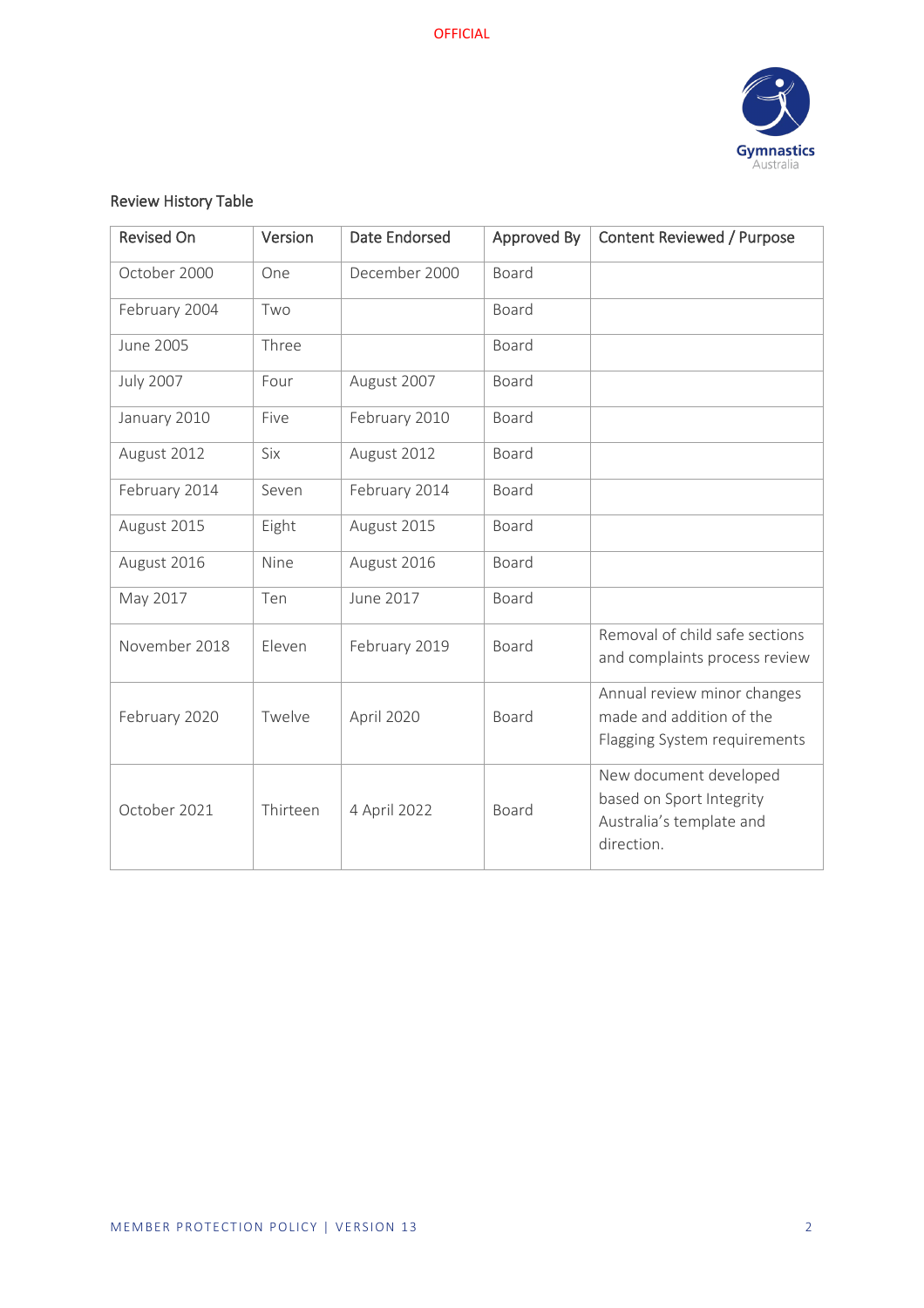

# **Table of Contents**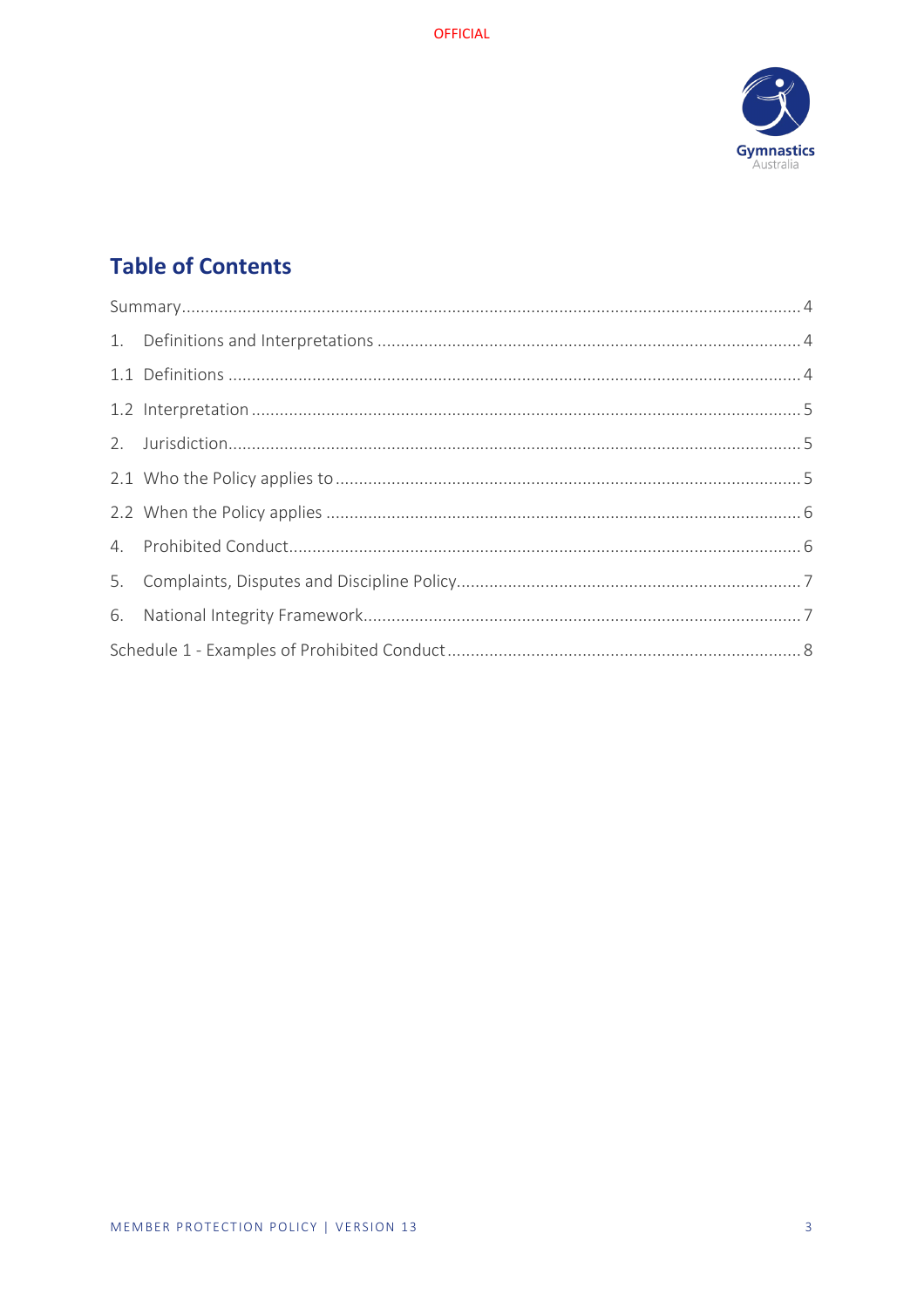

## **Summary**

<span id="page-3-0"></span>Gymnastics Australia is committed to ensuring that everyone involved with Gymnastics in Australia is treated with respect and dignity and is protected from abuse, bullying, harassment, sexual misconduct, unlawful discrimination, victimisation, and vilification.

The Member Protection Policy (this Policy) seeks to ensure that everyone involved in Gymnastics in Australia is aware of their rights and responsibilities. This Policy sets out the standards of behaviour expected of those involved in our sport and the behaviours that are not acceptable ('Prohibited Conduct').

This Policy should be read in conjunction with the National Integrity Framework.

## <span id="page-3-1"></span>**1. Definitions and Interpretations**

#### <span id="page-3-2"></span>1.1 Definitions

Defined terms not otherwise defined in this Policy have been defined in, and have the meaning given to them in the National Integrity Framework or other Integrity Policies. In this Policy the following words in the singular include the plural and vice versa and have the corresponding meaning:

Abuse means any type of abuse (including physical, emotional or psychological, sexual, and inappropriate use of power) that has caused, is causing or is likely to cause harm to a person's wellbeing, whether in person or as the result of a publication viewable by any other person by any means.

Bullying means a person or group of people repeatedly and intentionally using words or actions, or the inappropriate use of power, against someone or a group of people to cause distress and risk to their wellbeing.

Harassment means any type of behaviour towards a person that they do not want and that is offensive, abusive, belittling or threatening and is reasonably likely to cause harm to the person who is the subject of the harassment.

Integrity Policies has the meaning given in the National Integrity Framework.

National Integrity Framework has the meaning given in the Gymnastics Australia National Integrity Framework document.

Policy means this Member Protection Policy including any schedules and annexures.

Prohibited Conduct has the meaning given in the National Integrity Framework and means the conduct proscribed at clause 3 of this Policy.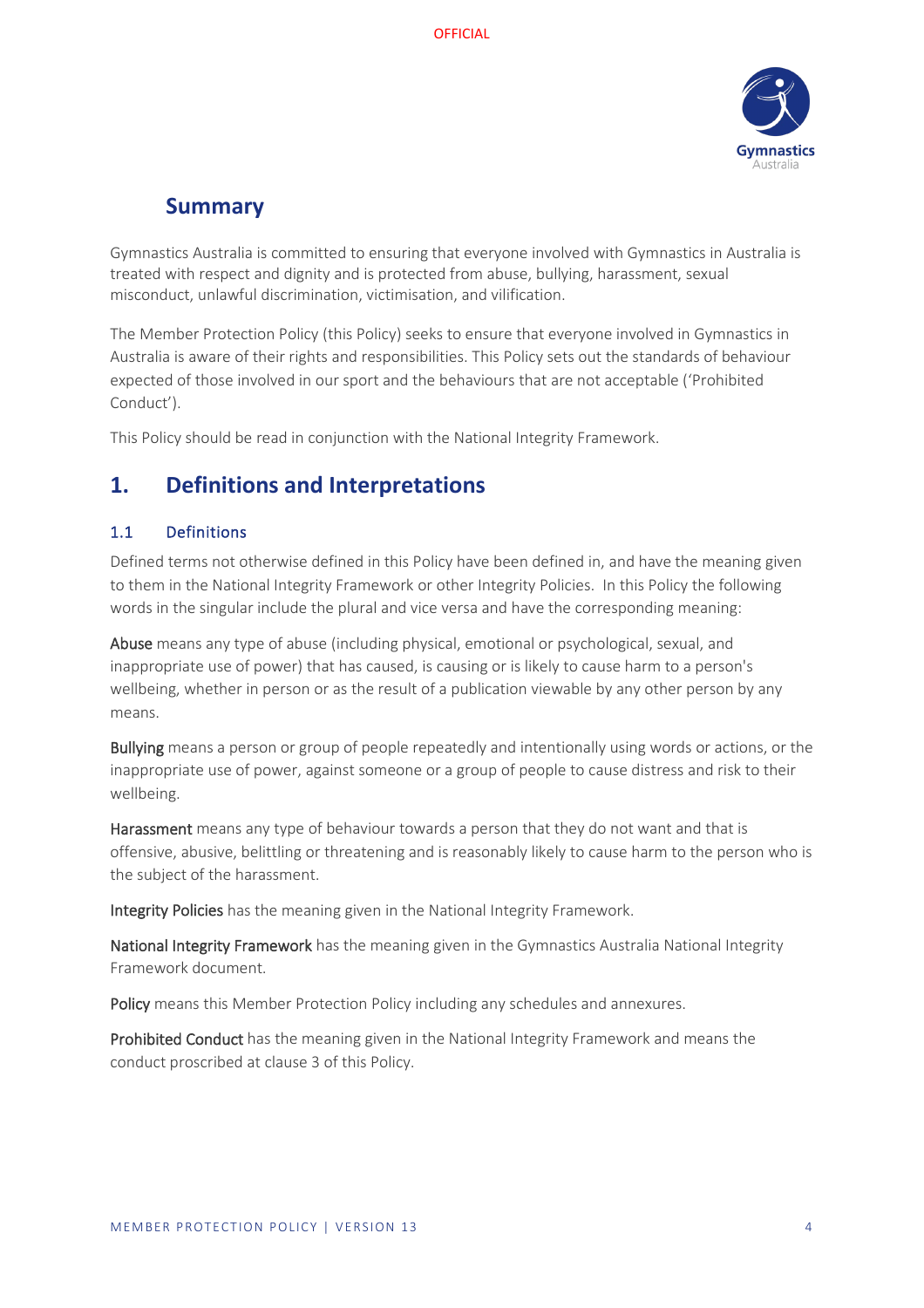

#### Sexual Misconduct means:

- (a) Sexual Harassment, which is any unwanted or unwelcome sexual behaviour where a reasonable person would anticipate the possibility that the person being harassed would feel offended, humiliated, or intimidated; and
- (b) Sexual Offences, which include any criminal offence involving sexual activity or actions of indecency.

#### Unlawful Discrimination includes:

- (a) Direct Discrimination, when a person or group of people is treated less favourably than another person or group, because of a personal characteristic; and
- (b) Indirect Discrimination, when an unreasonable rule or policy applies to everyone but has the effect of disadvantaging some people because of a personal characteristic they share, where such personal characteristic is protected by applicable anti-discrimination legislation.

Victimisation means subjecting a person, or threatening to subject a person, to any unfair treatment because the person has made, or intends to pursue their right to make, a complaint or lawful disclosure, including under applicable legislation or this Policy, or for supporting another person to take such action.

Vilification means a public act, conduct or behaviour that incites hatred, serious contempt for, or revulsion or severe ridicule of, a person or group of people because of a particular characteristic they hold, as covered by applicable legislation, including their race or religion, or homosexuality, transgender, or HIV/AIDS status.

#### <span id="page-4-0"></span>1.2 Interpretation

Definitions of Abuse, Bullying, Harassment, Sexual Misconduct, Unlawful Discrimination, Victimisation and Vilification must be read in the context of [Schedule 1.](#page-7-0)

## <span id="page-4-1"></span>**2. Jurisdiction**

#### <span id="page-4-2"></span>2.1 Who the Policy applies to

This Policy applies to:

- (a) Relevant Persons; and
- (b) Relevant Organisations.

as defined in the National Integrity Framework document.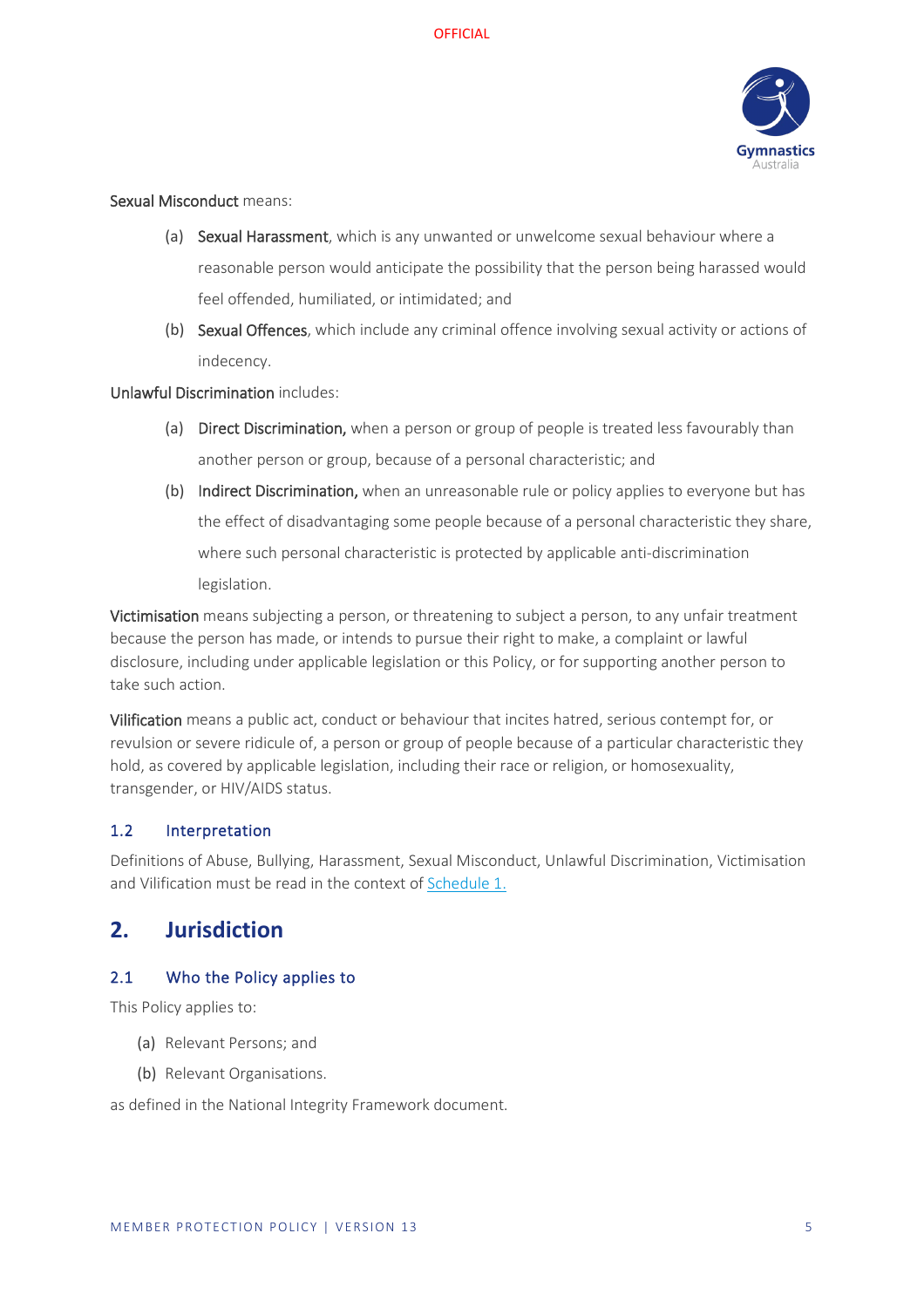

#### <span id="page-5-0"></span>2.2 When the Policy applies

- (a) All Relevant Persons and Relevant Organisations to which this Policy applies must always comply with this Policy (whilst they are a Relevant Person or Relevant Organisation), including:
	- (i) in relation to any dealings, they have with Relevant Organisations or their staff, contractors, and/or representatives;
	- (ii) when dealing with other Relevant Persons or Relevant Organisations in their capacity as a Relevant Person/Relevant Organisation; and
	- (iii) in relation to their Membership or standing as a Relevant Person or Relevant Organisation in general.
- (b) The following is not within the scope of this Policy:
	- (i) where an interaction (including social media interactions) occurs involving one or more Relevant Persons or Relevant Organisations, and the only link or connection between the interaction and Gymnastics is the fact that one or more individuals are Relevant Persons or Relevant Organisations<sup>[1](#page-5-2)</sup>; and
	- (ii) where Prohibited Conduct occurs in contravention of this Policy, any subsequent conduct, or interaction(s) that, whilst related to the original Prohibited Conduct, no longer directly relates to Gymnastics (even where such conduct or interaction(s) would otherwise be Prohibited Conduct)<sup>2</sup>;

## <span id="page-5-1"></span>**4. Prohibited Conduct**

Prohibited Conduct is when a Relevant Person or Relevant Organisation commits a breach of this Policy when they, either alone or in conjunction with another or others, engage in any of the following conduct against one or more Relevant Person or Relevant Organisations, in the circumstances outlined in clause 2:

- (a) Abuse;
- (b) Bullying;
- (c) Harassment;
- (d) Sexual Misconduct;
- (e) Unlawful Discrimination;

<span id="page-5-2"></span><sup>1</sup> Such as two Members sending abusive social media messages to each other that have no direct link to Gymnastics.

<span id="page-5-3"></span><sup>2</sup> Such as where a Member of a Relevant Organisation allegedly breaches this Policy by physically assaulting another Member at an event or competition, but then the personal grievance(s) between those two individuals spills into issues not directly related to Gymnastics, such as social media abuse or trolling.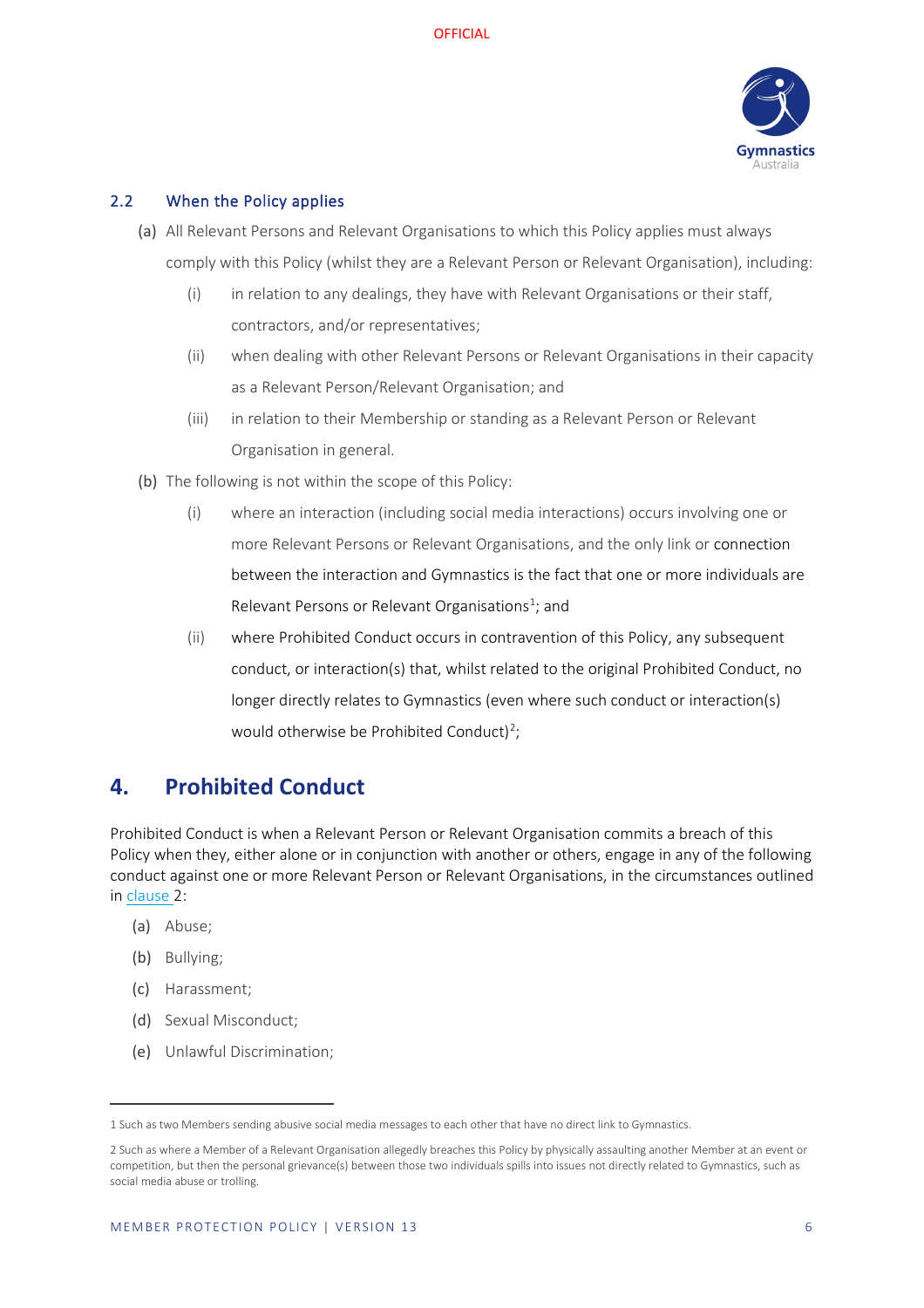

- (f) Victimisation; or
- (g) Vilification.

[Schedule 1](#page-7-0) sets out examples of what may constitute Prohibited Conduct under this Policy.

# <span id="page-6-0"></span>**5. Complaints, Disputes and Discipline Policy**

The Complaints, Disputes and Discipline Policy applies to any alleged Prohibited Conduct, including reports of breaches, of this Policy.

## <span id="page-6-1"></span>**6. National Integrity Framework**

The National Integrity Framework applies to this Policy. When interpreting this Policy, any provisions inconsistent with the National Integrity Framework apply to the extent of that inconsistency.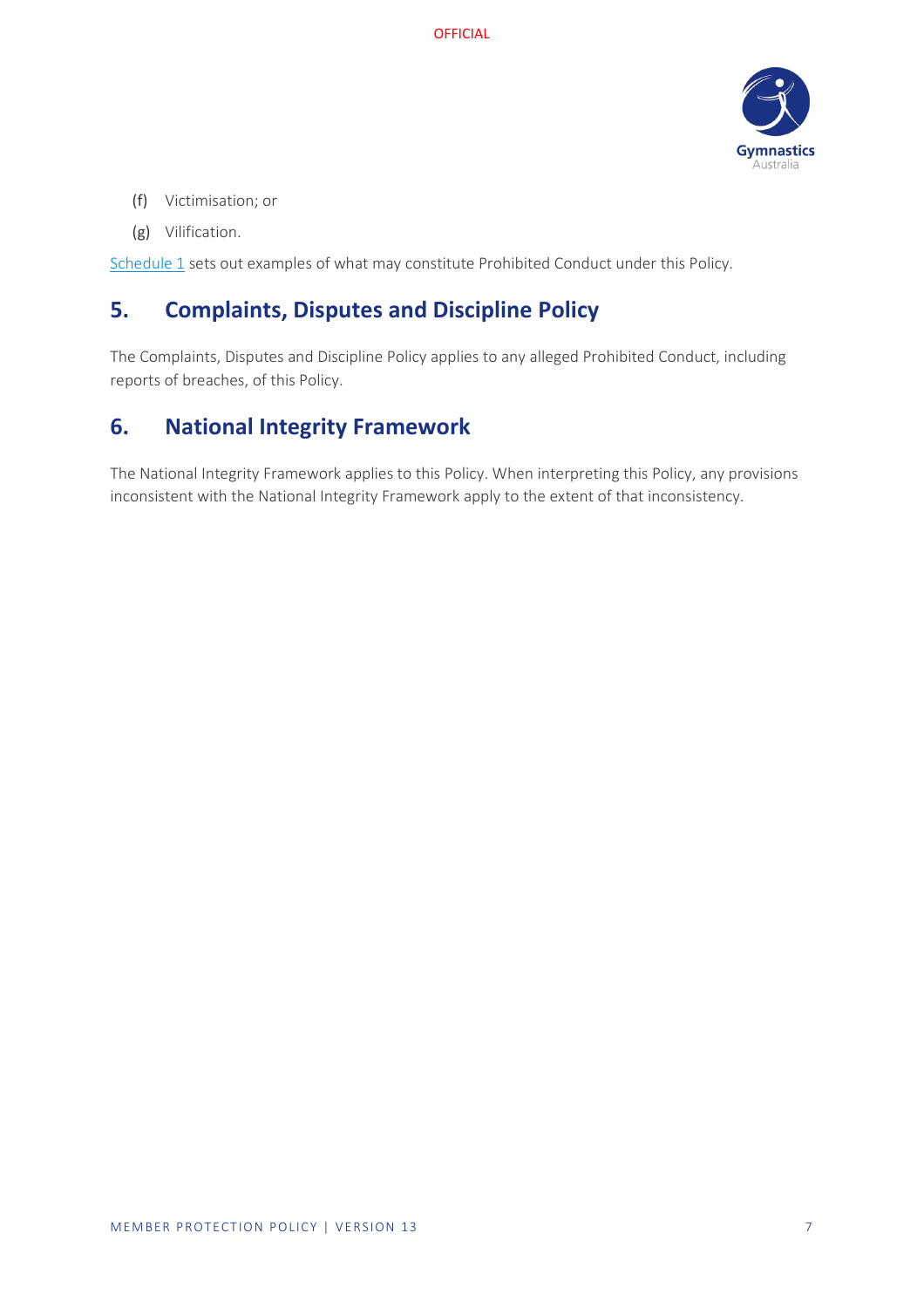

## <span id="page-7-0"></span>**Schedule 1 - Examples of Prohibited Conduct**

- 1. Abuse must be behaviour of a nature and level of seriousness which includes, but is not limited to:
	- (a) physical abuse and assault including hitting, slapping, punching, kicking, destroying property, sleep and/or food deprivation, forced feeding, unreasonable physical restraint, spitting at another person or biting;
	- (b) sexual abuse including rape and assault, using sexually degrading insults, forced sex or sexual acts, deliberately causing pain during sex, unwanted touching or exposure to pornography, sexual jokes, using sex to coerce compliance;
	- (c) emotional abuse such as repeated and intentional embarrassment in public, preventing or excluding someone from participating in sport activities, stalking, humiliation, or intimidation;
	- (d) verbal abuse such as repeated or severe insults, name calling, criticism, swearing and humiliation, attacks on someone's intelligence, body shaming, or aggressive yelling;
	- (e) financial abuse such as restricting access to bank accounts, taking control of finances and money, forbidding someone from working, taking someone's pay and not allowing them to access it;
	- (f) neglect of a person's needs.
- 2. Bullying must be behaviour of a nature and level of seriousness which includes, but is not limited to, repeatedly:
	- (a) keeping someone out of a group (online or offline);
	- (b) acting in an unpleasant way near or towards someone;
	- (c) giving nasty looks, making rude gestures, calling names, being rude and impolite, constantly negative and teasing;
	- (d) spreading rumours or lies, or misrepresenting someone (i.e. using their social media account to post messages as if it were them);
	- (e) 'fooling around', 'messing about' or other random or supposedly playful conduct that goes too far;
	- (f) harassing someone based on their race, sex, religion, gender, or a disability;
	- (g) intentionally and repeatedly hurting someone physically;
	- (h) intentionally stalking someone; and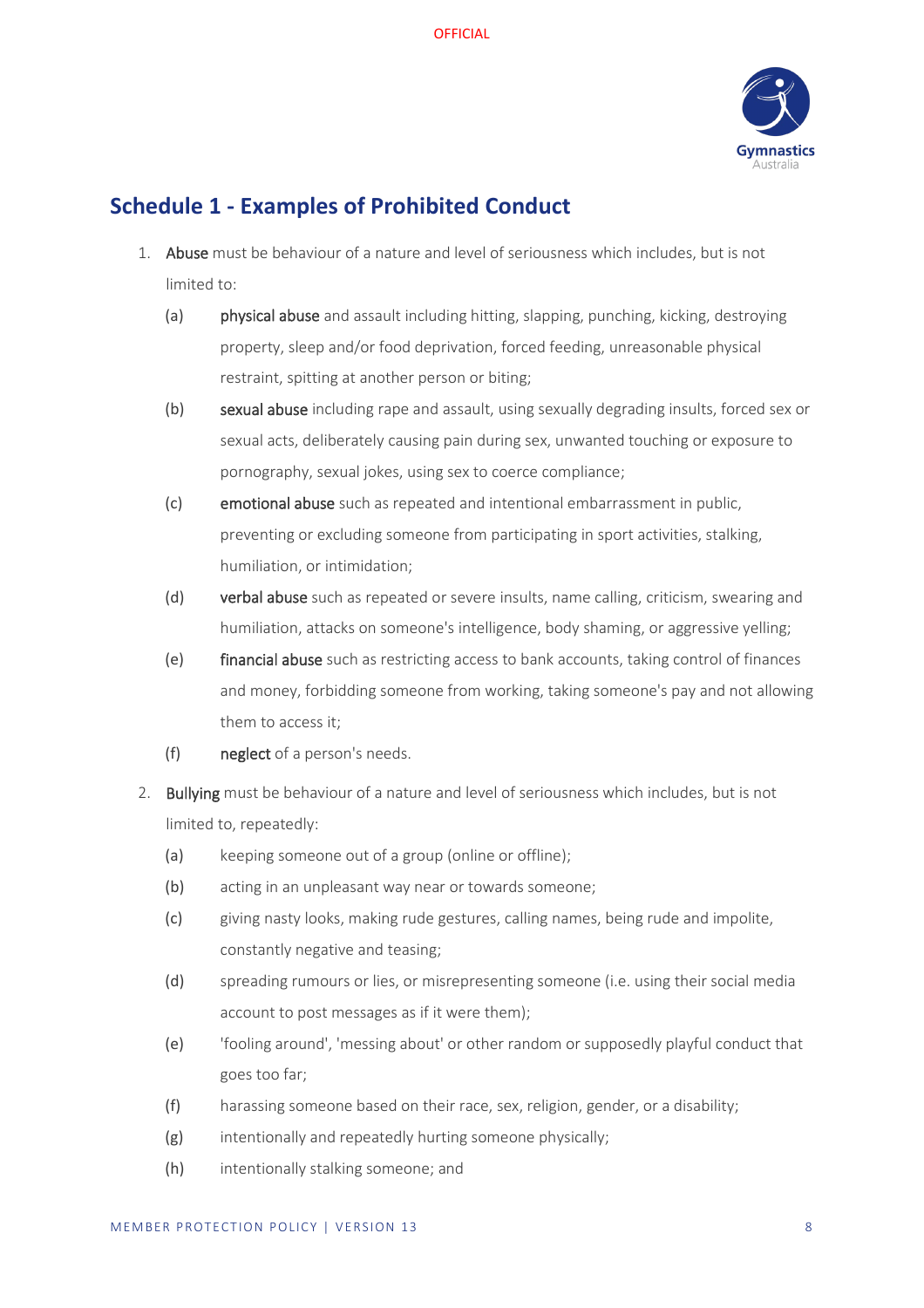**OFFICIAL** 



(i) taking advantage of any power over someone else.

but does not include legitimate and reasonable:

- (a) management action;
- (b) management processes;
- (c) disciplinary action; or
- (d) allocation of activities in compliance with agreed systems.
- 3. Harassment must be behaviour of a nature and level of seriousness which includes, but is not limited to:
	- (a) telling insulting jokes about racial groups;
	- (b) sending explicit or sexually suggestive emails or text messages;
	- (c) displaying racially offensive or pornographic images or screen savers;
	- (d) making derogatory comments or taunts about someone's race;
	- (e) asking intrusive questions about someone's personal life, including their sex life;
	- (f) sexual harassment or any of the above conduct in the workplace by employers, coworkers, and workplace participants;
	- (g) any of the above conduct in the workplace, based on or linked to a person's disability or the disability of an associate; and
	- (h) offensive behaviour based on race or racial hatred, such as something done in public that offends, insults, or humiliates a person or group of people because of their race, colour or nationality or ethnicity.
- 4. Sexual Misconduct is behaviour including, but not limited to:
	- (a) unwelcome touching;
	- (b) staring or leering;
	- (c) suggestive comments or jokes;
	- (d) showing or sharing sexually explicit images or pictures;
	- (e) unwanted invitations to go out on dates;
	- (f) requests for sex;
	- (g) intrusive questions about a person's private life or body;
	- (h) unnecessary familiarity, such as deliberately brushing up against a person;
	- (i) insults or taunts based on sex;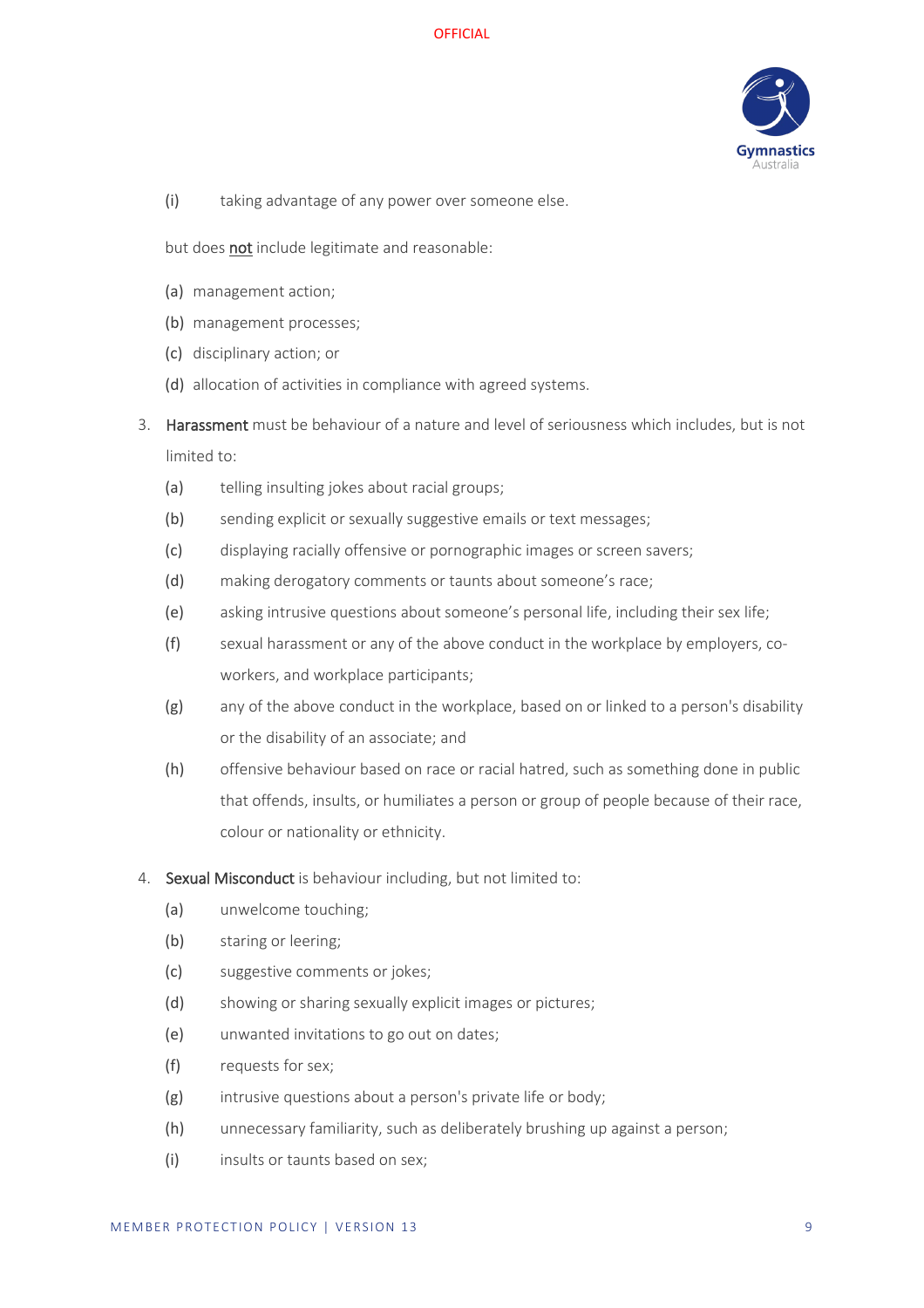

- (j) sexually explicit physical contact;
- (k) sending sexually explicit or suggestive emails, texts, or other electronic/social media messages;
- (l) displaying pornographic images or screen savers;
- (m) asking intrusive questions about someone's personal life, including about their sex life; and
- (n) criminal offences such as rape, indecent or sexual assault, sexual penetration, or relationship with a child under the age of 16 and possession of child pornography.
- 5. Unlawful Discrimination is unfair treatment based on a person's:
	- (a) age;
	- (b) disability;
	- (c) race, colour, nationality, ethnicity, or migrant status;
	- (d) sex, pregnancy, marital or relationship status, family responsibilities or breastfeeding; and
	- (e) sexual orientation, gender identity or intersex status.
- 6. Victimisation is behaviour including, but not limited to:
	- (a) dismissal of an employee/volunteer or disadvantage to their employment/involvement in sport;
	- (b) alteration of an employee's position or duties to their disadvantage;
	- (c) discrimination between an employee and other employees;
	- (d) repeated failure to select an individual on merit;
	- (e) a reduction in future contract value; and
	- (f) removal of coaching and other financial and non-financial support.
- 7. Vilification is behaviour including, but not limited to:
	- (a) speaking about a person's race or religion in a way that could make other people dislike, hate, or ridicule them;
	- (b) publishing claims that a racial or religious group is involved in serious crimes without any evidence in support;
	- (c) repeated and serious verbal or physical abuse about the race or religion of another person;